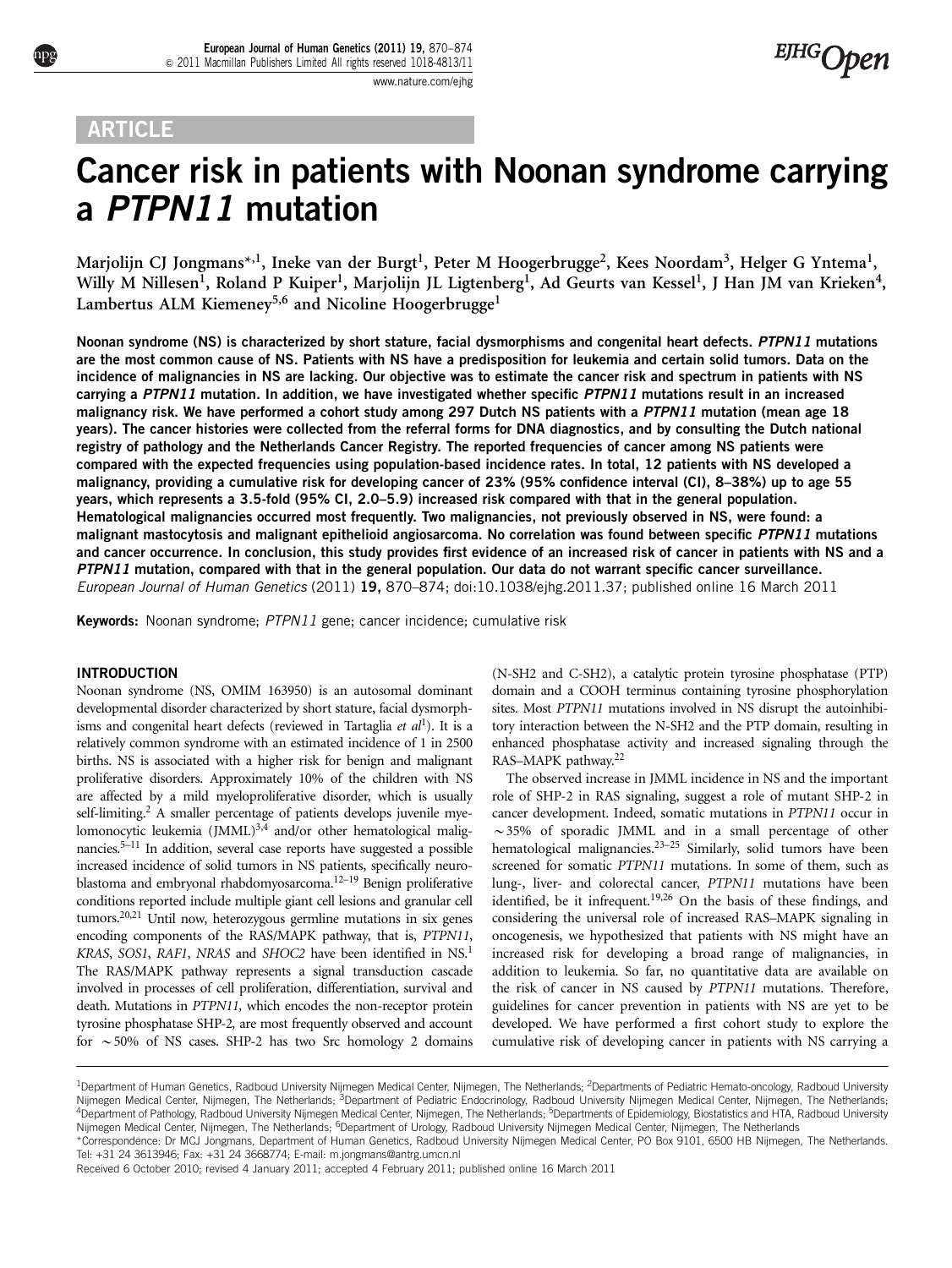germline PTPN11 mutation. In addition, we investigated whether specific PTPN11 mutations result in an increased cancer risk and whether specific malignancies are particularly associated with NS. For the latter purpose, we have reviewed all NS patients with a PTPN11 mutation and a malignancy reported in the literature.

## PATIENTS AND METHODS

#### Study population

The study population consisted of 318 Dutch patients with NS in whom a germline PTPN11 mutation was identified in the laboratory for DNA diagnostics of the Department of Human Genetics, Radboud University Nijmegen Medical Center, the Netherlands. To obtain a genetically uniform cohort of patients, we exclusively included patients with a PTPN11 mutation. This gene is most commonly involved in NS, accounting for  $\sim$  50% of patients. The mutations were identified between January 2002 and December 2008. Patients with a mutation related to LEOPARD syndrome  $(n=17)$  and patients who died prenatally or in the first 3 months of life  $(n=4)$  were excluded. After this exclusion, the cohort consisted of 235 index patients and 62 affected family members, of which 143 (48%) were males and 154 (52%) were females. At the end of the follow-up period, the patients had a mean age of 18 years and a median age of 13 years (range 0.6–95 years).

#### Cancer follow-up

Diagnoses of cancer were retrieved using three different sources of information. First, we screened the medical history of the patients using the referral forms for PTPN11 analysis. Next, we performed a search in the National Automated Archive of Pathology (PALGA). All histology and cytology reports in the Netherlands are collected in this national database, which was founded in 1971 and achieved virtually complete national coverage in 1980.<sup>[27](#page-4-0)</sup> As PALGA is an incomplete database for hematological malignancies and lacks malignancies without histological confirmation, we also consulted The Netherlands Cancer Registry (NCR). The NCR has a complete national coverage since 1989.

#### Statistical methods

Time at risk started on date of birth of the patient and ended on the date of cancer diagnosis, emigration, the date of death or the closing date of the study (5 December 2008), whichever occurred first. Cumulative risks of cancer were calculated by standard Kaplan–Meier analysis in which the end point was defined as a diagnosis of any cancer and follow-up was defined as age at diagnosis. Patients who died before a cancer diagnosis, were lost to follow-up or reached the end of the study period without a cancer diagnosis, were censored at the corresponding age.

To be able to compare the observed cumulative risk of cancer among the study population with the average cumulative risk in the Dutch population, we calculated the expected frequency of cancer in the study population based on the Dutch population-based incidence rates in 2002–2006 [http://www.](http://www.ikcnet.nl) [ikcnet.nl\)](http://www.ikcnet.nl). Because the Netherlands has a nationwide population-based cancer registry, reference values can be taken efficiently from the registry and can be considered more valid and stable than estimates taken from a specific (smaller) control group. Basal cell carcinoma of the skin was excluded from the analysis, as this neoplasm is not registered in the NCR. For the calculation of the expected frequency, we multiplied the gender and 5-year age-specific population years in the study population with the gender and 5-year age-specific incidence rates in the Dutch population. Subsequently, the 95% confidence intervals (CIs) of the observed versus expected ratios were calculated using the open source program OpenEpi version 2.3 [\(http://www.openepi.com](http://www.openepi.com)).

#### Sequence analyses

Sequencing of PTPN11 exons 1–4, 7, 8 and 11–14 and surrounding splice donor and acceptor sites was performed in a routine DNA diagnostic setting ([www.dnadiagnostieknijmegen.nl\)](www.dnadiagnostieknijmegen.nl) on DNA isolated from peripheral blood cells. Primer sequences and PCR conditions are available upon request. In one patient who was diagnosed with acute lymphocytic leukemia (ALL), mutation analysis was repeated on DNA isolated from gastric antrum tissue, to confirm the germline status of the mutation.

Except for one JMML and one malignant mastocytosis, all malignancies were available for sequence analysis. In the patient with ALL, DNA was

extracted from bone marrow cells, in all other cases DNA was extracted from paraffin-embedded tumor tissue. The sample derived from the patient with basal cell carcinoma, had a tumor cell percentage of less than 60% and was, therefore, excluded from further analysis.

Primer pairs were developed that covered a region of approximately 150 base pairs, including the PTPN11 mutation identified in the germline of the patient. Primer sequences and PCR conditions are available upon request.

#### RESULTS

The median follow-up time for cancer in our cohort of 235 index patients and 62 affected family members was 13 years (range 0.6–95 years). Approximately 18.5% of the patients were followed for less than 5 years, 36.4% for 5–15 years and 45.1% for more than 15 years. In total, 12 malignancies were observed: three in children  $(\leq15$  years), three in adolescents and young adults (15–29 years) and six in adults  $(\geq 30 \text{ years})$  ([Table 1\)](#page-2-0). The median age at diagnosis was 25 years (range: 0–57). One patient developed a basal cell carcinoma that was not included in our statistical analyses. In one case, the definitive cancer diagnosis was unclear and, as a consequence, this patient was censored at the date of that arbitrary diagnosis. This latter patient, a 5-year-old child, carried a c.188A > G (p.Tyr63Cys) PTPN11 mutation and was diagnosed with nephroblastomatosis and, possibly, a small nephroblastoma. The germline status of the  $c.188A > G$  mutation in the patient with ALL was confirmed through the analysis of DNA isolated from previously obtained stomach (gastric antrum) tissue from this patient. Out of 10, 5 PTPN11 mutations found in our NS patients with a malignancy were previously reported as somatic mutations in sporadic malignancies [\(Table 2](#page-3-0)). The frequency of malignancies among carriers of the same germline mutation in our cohort is also displayed in [Table 2.](#page-3-0)

Assessment of the occurrence of cancer in our study cohort [\(Figure 1](#page-3-0)) provided a cumulative risk of 23% (95% CI, 8–38%) up to the age of 55 years, which represents a 3.5-fold increased risk (95% CI, 2.0–5.9) compared with that in the general population.

Breast cancer was observed twice, whereas all other malignancies were observed only once. Six cancer types have previously been reported in the literature in patients with NS and a PTPN11 mutation, that is, JMML, neuroblastoma, ALL, non-Hodgkin lymphoma, glioma and breast cancer ([Table 1\)](#page-2-0).

The child with JMML harbored a de novo p.Gly503Ala mutation. To our knowledge, this mutation has not yet been reported as a germline mutation in a patient with NS, but only as a somatic event in JMML.<sup>23,24,28,29</sup> Other tissues of this patient were unavailable to confirm the germline status of the mutation. However, the child was reported to have a valvular pulmonic stenosis, an atrial septum defect, hypertelorism and low-set ears with a thick helix, and, therefore, likely had NS. Photographs of the patient were seen by Dr I van der Burgt (coauthor), and she considered the patient's facial features as suggestive for NS. It can be difficult to distinguish a benign myeloproliferative disorder, which is usually self-limiting and frequently observed in NS, from the rare aggressive condition JMML.<sup>[28,30,31](#page-4-0)</sup> Assessment of the clonal status of the monocytic population can be helpful in this respect, $32$  but we were unable to infer whether such a diagnostic test was performed in this patient. The patient underwent a bone marrow transplantation, indicating that the course of the disease was aggressive.

In a search for copy number alterations of PTPN11 mutant alleles, we performed sequence analysis in tumor DNA of 9 out of 12 patients diagnosed with a malignancy. None of the sequences showed an overrepresentation of the mutated allele compared with the wildtype allele.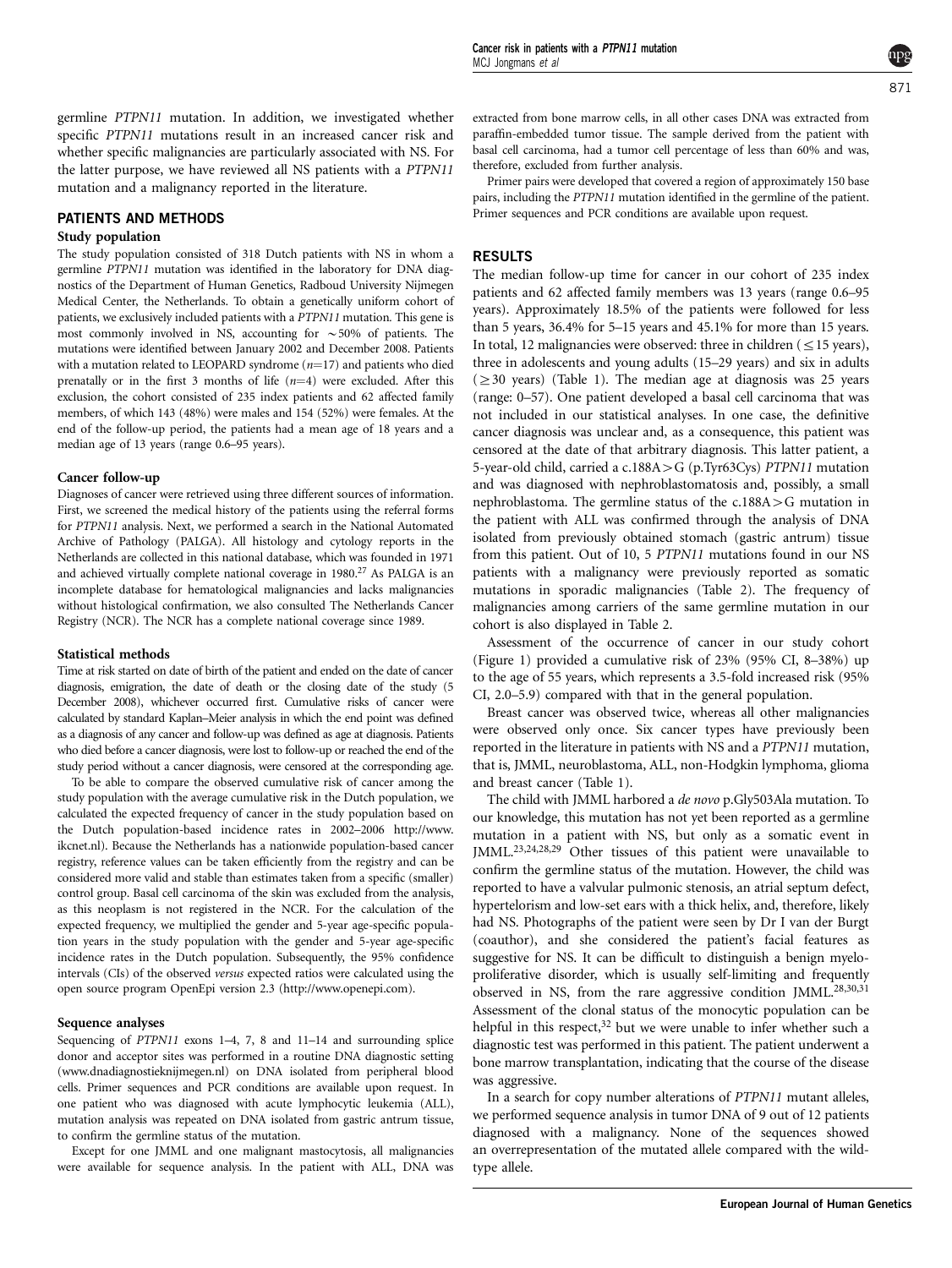| No./Ref.                         | Malignancy                                              | Age at diagnosis   | PTPN11 mutation                   |
|----------------------------------|---------------------------------------------------------|--------------------|-----------------------------------|
| $\mathbf{1}$                     | JMML                                                    | $1$ year           | c.1508G > C (p.Gly503Ala)         |
| 2                                | Neuroblastoma (adrenal gland)                           | 1 year             | c.844A > G (p.lle282Val)          |
| Mutesa et $a^{18}$               | Neuroblastoma                                           | 5 months           | $c.179G > C$ (p.Gly60Ala)         |
| Bentires-Alj et al <sup>19</sup> | Neuroblastoma                                           |                    | $c.185A > C$ (p. Tyr62Cys)        |
| Kondoh et $a^{16}$               | Neuroblastoma                                           | 6 months           | $c.1504T > A$ (p.Ser502Thr)       |
| Chantrain et a <sup>f5</sup>     | Neuroblastomaª                                          | 4 years            | $c.922A > G$ (p.Asn308Asp)        |
| 3                                | Dysembryoplastic neuro-epithelial tumor (temporal lobe) | 10 years           | c.179 $G > C$ (p.Gly60Ala)        |
| 4                                | Oligodendroglioma (hypothalamus) <sup>b</sup>           | 17 years           | $c.417G > C$ (p.Glu139Asp)        |
| Sherman et $a^{\beta 3}$         | Low grade glioneural tumor                              | 6 years            | $c.172A > G$ (p.Asn58Asp)         |
| Martinelli et $a^{\beta 4}$      | Oligodendroglioma <sup>c</sup>                          | 24 years           | c. $64A > G$ (p.Thr22Ala)         |
| Schuettpelz et al <sup>35</sup>  | Pilocytic astrocytoma                                   | 8 years            | c.1471_1472delinsTT (p.Pro491Phe) |
| 5                                | Precursor B-ALL                                         | 23 years           | $c.188A > G$ (p. Tyr63Cys)        |
| Roti et al <sup>11</sup>         | Common B ALL                                            | 17 years           | $c.179G > C$ (p.Gly60Ala)         |
| Karow et al <sup>7</sup>         | Pre-B cell ALL                                          | 2 years            | $c.1510A > G$ (p.Met504Val)       |
| Karow et al <sup>7</sup>         | Pre-B cell ALL                                          | 8 years            | $c.417G > C$ (p.Glu139Asp)        |
| Chantrain et al <sup>5</sup>     | AML-M4ª                                                 | 5 years            | $c.922A > G$ (p.Asn308Asp)        |
| La Starza et al <sup>8</sup>     | AML-M4                                                  | 34 years           | $c.178G > T$ (p.Gly60Cys)         |
| Matsubara et al <sup>10</sup>    | <b>CMML</b>                                             | 35 years           | $c.922A > G$ (p.Asn308Asp)        |
| 6                                | Non-Hodgkin lymphoma (jejunum)                          | 25 years           | $c.1472C > T$ (p.Pro491Leu)       |
| Ferrero et af <sup>6</sup>       | Non-Hodgkin lymphoma <sup>d</sup>                       | $\overline{\cdot}$ | $c.1508G > A$ (p.Gly503Glu)       |
| Lo et a $\beta$                  | Hodgkin's lymphoma                                      | 35 years           | c.1507G > $C$ (p.Gly503Arg)       |
| $\overline{7}$                   | Multifocal ductal breast cancer                         | 48 years           | $c.774G > T$ (p.Glu258Asp)        |
| 8                                | Ductal breast cancer                                    | 52 years           | c.925A > G (p.lle309Val)          |
| Shaw et $a^{36}$                 | Breast cancer <sup>e</sup>                              | 45 years           | $c.317A > C$ (p.Asp106Ala)        |
| 9                                | Malignant epithelioid angiosarcoma (mediastinum)        | 38 years           | $c.1510A > G$ (p.Met504Val)       |
| 10                               | Colorectal cancer (sigmoid)                             | 44 years           | $c.1510A > G$ (p.Met504Val)       |
| 11                               | Malignant mastocytosis                                  | 46 years           | $c.922A > G$ (p.Asn308Asp)        |
| 12                               | Basal cell carcinoma                                    | 57 years           | $c.188A > G$ (p. Tyr63Cys)        |
| Yoshida et al <sup>37</sup>      | Hepatoblastoma                                          | 1 months           | $c.922A > G$ (p.Asn308Asp)        |

|                     | Table 1 Patients with Noonan syndrome carrying a germline PTPN11 mutation and diagnosed with a malignancy reported here (1–12) and |  |  |  |  |  |
|---------------------|------------------------------------------------------------------------------------------------------------------------------------|--|--|--|--|--|
| from the literature |                                                                                                                                    |  |  |  |  |  |

The lines in white are patients from our study cohort, the lines in gray are patients reported in the literature. Reports of children with NS who developed JMML are not included, these are summarized in the report of Aoki *et al*.<sup>[38](#page-4-0)</sup> aSame patient

bThis patient has previously been published by us.<sup>39</sup>

<sup>c</sup>The p.Thr22Ala change was found in a brain tumor and subsequently in peripheral blood cells. The patient had no features of NS. This molecular lesion results in an increased basal phosphatase<br>contributed PTPM 1, and was activity of PTPN11 and was not observed in over 300 control individuals.

<sup>d</sup>The mutation was identified in the son of this patient. The mother had short stature and a facial appearance typical of NS. DNA was not available for segregation analysis.

eMutation details derived by personal communication with the author.

#### **DISCUSSION**

Our cohort study shows a 3.5-fold (95% CI, 2.0–5.9) increase in the overall cancer risk up to the age of 55 years in NS patients with a PTPN11 mutation, compared with that in the general population. We encountered six patients who developed cancer at adult age, whereas until now only four adult patients with a germline PTPN11 mutation and a malignancy have been reported in the literature. The overall risk of cancer up to the age of 70 years cannot be estimated because of the age distribution in our cohort, with a majority of patients below 30 years of age.

As expected, hematological malignancies were most frequent (4/12, 33%). In one patient, this malignancy was specified to be a malignant mastocytosis, which so far has not been reported in NS. The nonhematological malignancies observed included three novel cancers in NS: a malignant epithelioid angiosarcoma, a colon cancer of the sigmoid and a basal cell carcinoma.

One way to explore potential correlations between germline PTPN11 mutations and the development of a specific malignancy is screening for loss of heterozygosity and/or uniparental disomy, in conjunction with duplication or amplification of a heterozygous germline PTPN11 mutation in the tumors of patients. This two-hit

<span id="page-2-0"></span>European Journal of Human Genetics

scenario was previously observed in NS, but is not a consistent finding in all NS-associated malignancies[.7,40](#page-4-0) In our cohort, we did not observe multiple copies of the mutant PTPN11 allele in nine tumors tested. As a consequence, we can only speculate about the influence of PTPN11 mutations on the development of these malignancies. For instance, we found one patient with colorectal cancer diagnosed at an unusually young age of 44 years. This early onset may be related to the PTPN11 mutation. In sporadic colorectal cancer an association has been found with the RAS–MAPK pathway and activating mutations in the KRAS oncogene are known to have a role in the progression from a benign adenoma to a dysplastic adenocarcinoma.[41](#page-4-0) Nearly 50% of colon cancers harbor activating mutations in KRAS.<sup>[41](#page-4-0)</sup> Therefore, the germline PTPN11 mutation in the patient with colorectal cancer may have played a role in tumor progression.

Similarly, a relation between PTPN11 and breast cancer has not been noted before. Remarkably, however, two patients in our cohort (48 and 52 years of age) developed breast cancer, which has a mean age at diagnosis of 60 years in the general population. Interestingly, several studies have shown a role for RAS–MAPK pathway activation in breast cancer development.<sup>42</sup> Furthermore, women with Neurofibromatosis type1, another syndrome associated with aberrant RAS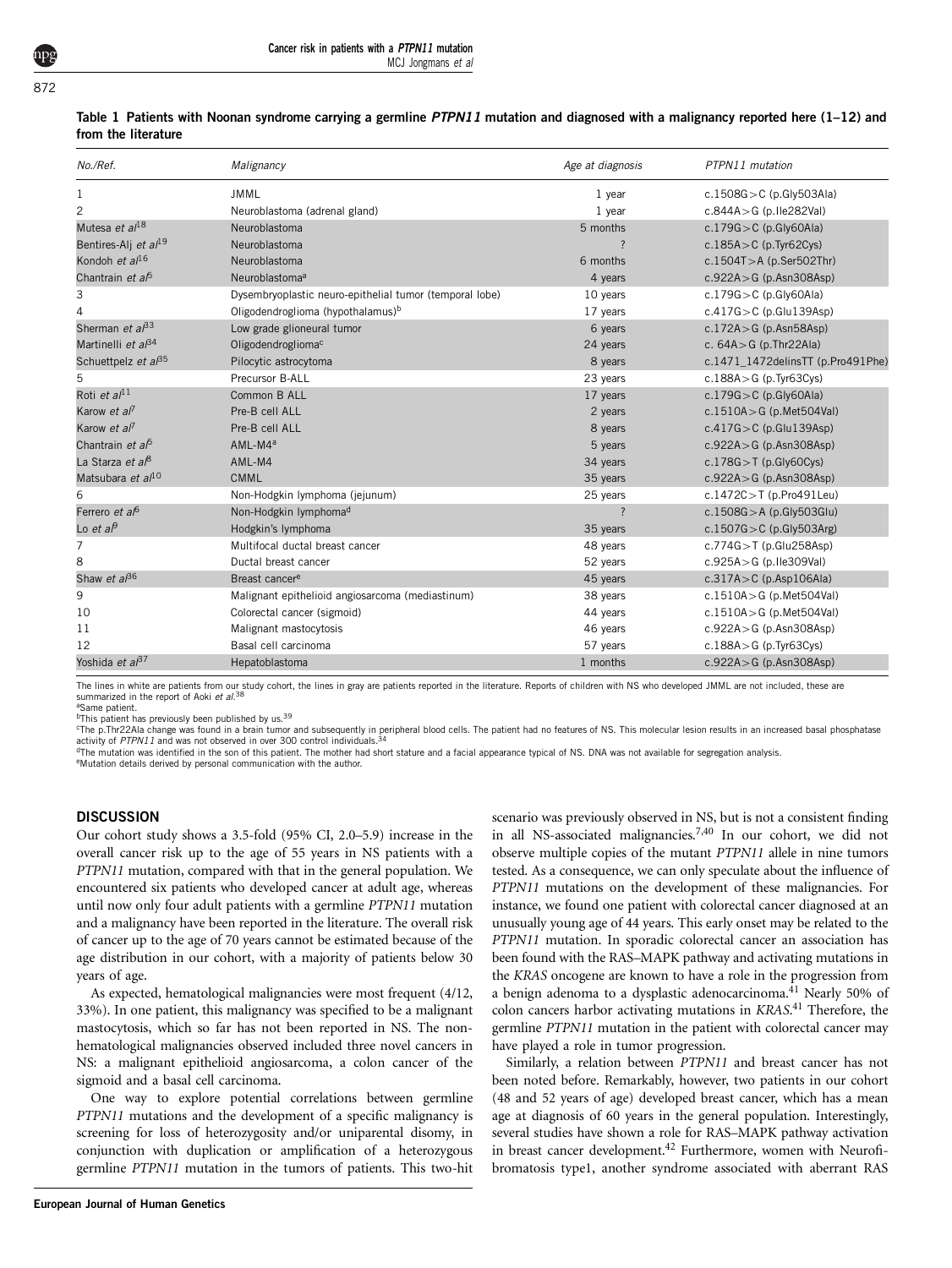Table 2 Frequency of PTPN11 mutations associated with cancer in our cohort and literature data on its somatic occurrence

| PTPN11 mutation             | Cancer related<br>frequency <sup>a</sup> | Previously reported as somatic<br>mutation in cancer <sup>b</sup> |
|-----------------------------|------------------------------------------|-------------------------------------------------------------------|
| c.179 $G > C$ (p.Gly60Ala)  | 1 of 8                                   | $\ddot{}$                                                         |
| c.188A $>$ G (p.Tyr63Cys)   | 2 of 41                                  | $\ddot{}$                                                         |
| $c.417G > C$ (p.Glu139Asp)  | 1 of 17                                  | $\ddot{}$                                                         |
| $c.774G > T$ (p.Glu258Asp)  | $1$ of $3$                               |                                                                   |
| c.844A $>$ G (p.Ile282Val)  | 1 of 14                                  |                                                                   |
| $c.922A > G$ (p.Asn308Asp)  | 1 of 62                                  |                                                                   |
| $c.925A > G$ (p.lle309Val)  | $1$ of $3$                               |                                                                   |
| c.1472C $>$ T (p.Pro491Leu) | $1$ of $4$                               | $\ddot{}$                                                         |
| c.1508G $>$ C (p.Gly503Ala) | $1$ of $1$                               | $\ddot{}$                                                         |
| c.1510A > G (p.Met504Val)   | 2 of 17                                  |                                                                   |
|                             |                                          |                                                                   |

<sup>a</sup>The second number represents how often the mutation has been identified in our cohort. whereas the first number displays the number of patients in the cohort with this mutation who developed a malignancy.

<sup>b</sup>The data in this column are derived from Aoki et al.<sup>[38](#page-4-0)</sup>



Figure 1 Age-specific cumulative risk of cancer in patients with Noonan syndrome and a mutation in PTPN11. We found a cumulative risk of 23% (95% CI, 7.6–38.4%) up to age of 55 years, which represents a 3.5-fold increased risk (95% CI, 2.0–5.9) compared with the general population.

signaling, are at a moderately increased risk of developing breast cancer[.43](#page-4-0) However, in a large panel of human breast cancers, no somatic mutations in PTPN11 were detected.<sup>[19](#page-4-0)</sup>

<span id="page-3-0"></span>It is known that somatic PTPN11 mutations associated with cancer generally confer a higher activation of SHP-2 function than those associated with NS. Likewise, SHP-2 mutants related to NS-associated leukemia exhibit higher PTP activity than do those related to NS alone.[22,29,44](#page-4-0) On the basis of these findings we hypothesized that the PTPN11 mutations found in our cohort of NS patients with a malignancy might show overlap with mutations detected somatically in cancer. Indeed, half of the NS patients with cancer are carriers of a mutation that has previously been reported as a somatic mutation in sporadic malignancies [\(Table 2](#page-3-0)).<sup>38</sup> However, also 34% of the NS patients without cancer diagnosis in our cohort carried a mutation

that has previously been detected somatically in cancer. These data suggest that assessment of the cancer risk based on the type of mutation detected is not feasible.

Remarkably, the p.Gly503Ala change identified in a patient with NS and JMML, has so far only been observed as a somatic mutation in JMML. For such mutations, which only seem to have a role as an acquired anomaly in leukemia, an association with embryonic lethality has been suggested.<sup>24</sup> A mosaicism for the p.Gly503Ala mutation could explain our finding of this aberration in a life-born child. Unfortunately, no other tissues of this patient were available for further analysis.

As 65 (22%) of the patients in the study cohort were born before PALGA and NCR had an almost complete coverage in the Netherlands, relevant data may be lacking for the first years of life of those patients. This may have resulted in an underestimation of pediatric cancers. On the other hand, as a result of the awareness of a tumor predisposition in NS among physicians, patients with NS and a malignancy are probably more likely to be referred for PTPN11 analysis than those with NS alone. This may have resulted in an overestimation of the life-time risk of cancer. Other constraints of our study are its retrospective nature and the young age distribution of the study cohort, with a median age of 13 years. Clearly, multicenter lifelong follow-up studies are required to evaluate the full spectrum of cancer risk in NS patients with a PTPN11 mutation. Similarly, such studies may be required to monitor the effect of growth hormone (GH) therapy for short stature in children with NS. As GH can cause proliferation of normal and malignant cells, the possibility that GH can induce cancer, specifically in persons with a tumor predisposition, has resulted in concerns over its use. Until now, however, follow-up studies in large cohorts of children and in smaller cohorts of adults have indicated that GH is not associated with an increased risk of tumor occurrence or recurrence (reviewed in refs Jenkins et  $aI^{45}$ ; Ogilvy-Stuart and Gleeson<sup>46</sup>). But, as these studies have been performed in recipients of GH therapy who do not have a cancer predisposing genetic condition and the average duration of follow-up is only 4 years, we still recommend that all NS patients who have received GH should be included in follow-up programs to assess a possible relation between cancer risk and GH therapy in this specific condition.

A surveillance program for patients with a tumor predisposition syndrome is indicated when the benefits of such a strategy outweigh the disadvantages. The increased risk for developing a malignancy should be evident and early detection of cancer should positively influence patient outcome. In this study we showed that, although there is an increased risk of developing cancer in patients with NS with a PTPN11 mutation, the malignancies involve multiple sites and develop throughout life, making a straightforward screening protocol ineffective. Moreover, for hematological malignancies, most frequently occurring in NS, benefit of monitoring is unclear. Therefore, we conclude that at present a tumor surveillance program is not warranted for patients with NS carrying a PTPN11 mutation.

In conclusion, we have found an excess risk of cancer in patients carrying a mutation in PTPN11, compared with the risk of cancer in the general population. In addition to several malignancies that one would expect in a cohort of PTPN11 mutation carriers, some cancers were encountered that so far were not associated with NS. The initiation and/or progression of these tumors may very well be because of activating mutations in the PTPN11 gene. Both, on the basis of literature data and those presented here, however, no clear correlation has emerged between specific mutations in PTPN11 and the occurrence of cancer. Our data do not warrant a tumor surveillance program for patients with NS and a mutation in PTPN11.